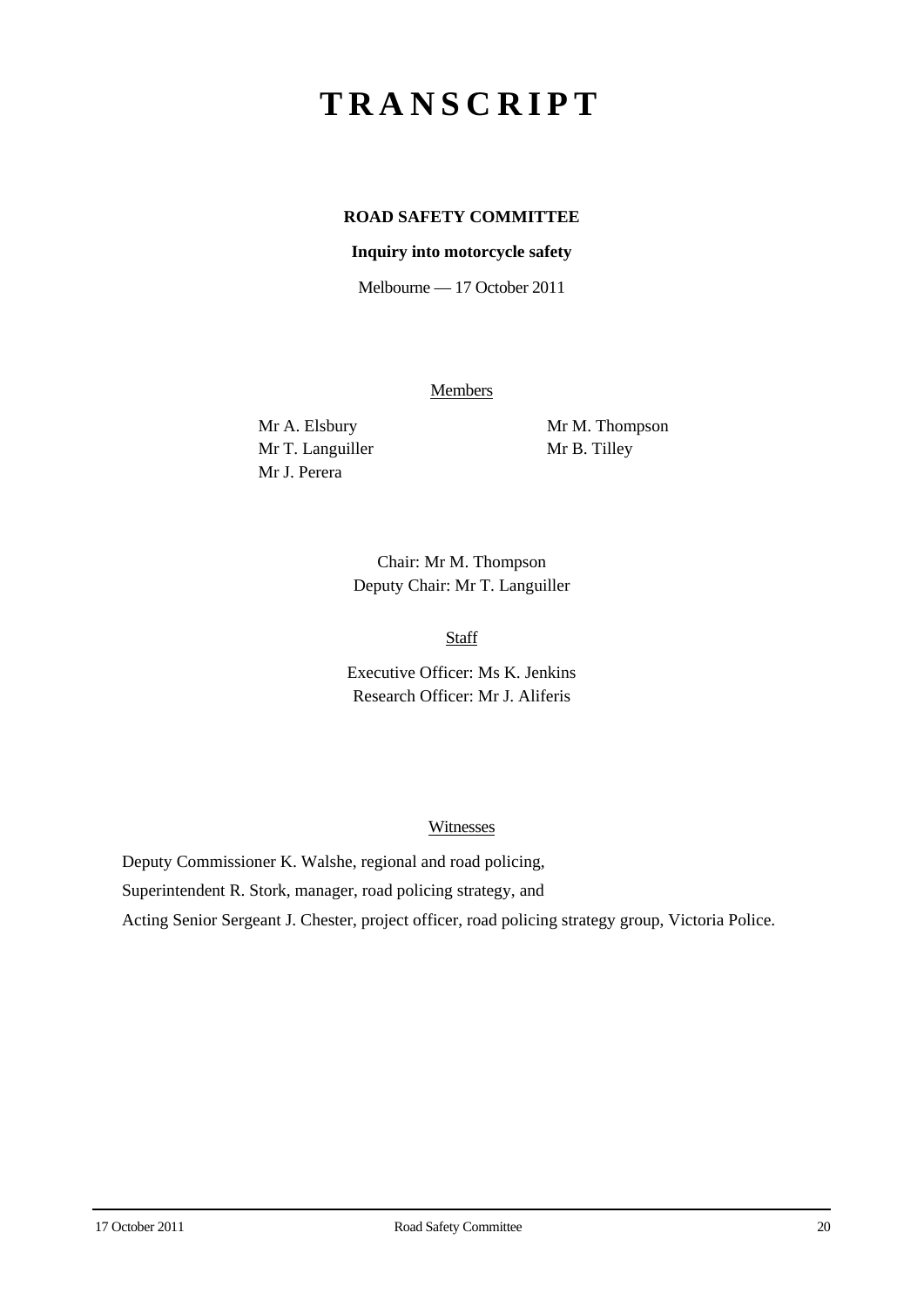**The CHAIR** — This is Deputy Commissioner Kieran Walshe, Superintendent Bob Stork and Acting Senior Sergeant Jamie Chester. Welcome to this public hearing in the Road Safety Committee's inquiry into motorcycle safety. We have received 68 written submissions since the inquiry commenced. The purpose of the hearings is to obtain further evidence from selected witnesses covering the terms of reference. We thank you for your attendance here.

You are reminded that anything you say or publish before the committee today is protected by parliamentary privilege. However, once you leave the hearing anything you say or publish outside this room is not so protected. Hansard will be recording today's proceedings and will provide a proof version of the transcript for witnesses so that any typographical errors can be corrected.

I would ask observers to respect the rights of witnesses and the responsibilities of the committee by keeping noise and movement to a minimum. I would also remind observers that the use of mobile telephones, cameras and recording devices is not permitted and ask everyone to ensure their mobile phone is currently switched off or on mute. I invite you, Deputy Commissioner Walshe, and your fellow officers to make any relevant comments you would like to by way of an introduction, following which we will be pleased to ask questions of you.

**Deputy Comm. WALSHE** — Thank you, Chair. We have some copies of what we will be presenting in addition to our written submission, which I will just ask to be handed out to the committee. What we wanted to do this morning, in addition to providing our written submission, is to just provide a bit of an overview of motorcycle safety and what has been occurring over the last few years in Victoria.

If we look at motorcycle trauma from 2008 to 2010, the point we wanted to make was that in 2010 there were 11 more deaths than there were in 2009. That really represented a 30 per cent increase on 2009 motorcycle deaths. There was one pillion passenger. Motorcycle deaths made up 17 per cent of road user fatalities for 2010. VicRoads estimates the economic impact of motorcycle trauma in 2010 was \$585 million, with each fatality costed at \$1.8 million.

The causes of motorcycle trauma are as follows: for 71 per cent of fatalities the rider was at fault with either speed, high-risk rider behaviour, attitude or inexperience; 27 per cent of fatalities were caused by speed alone; 11 of the deceased riders were unlicensed, and 8 of the deceased riders were unregistered. Our automated number plate recognition system demonstrates the importance of identity relating to licensing, registration and speed.

**The CHAIR** — With regard to the 11 unlicensed deceased riders, out of what cohort of riders are you referring to there?

**Deputy Comm. WALSHE** — Out of the numbers of riders — —

**The CHAIR** — Out of 48.

**Deputy Comm. WALSHE** — Out of the 48 who were deceased in that year. We are talking roughly 20 to 25 per cent of riders being unlicensed. In our submission to the inquiry we propose that all motor vehicles, including motorcycles, need to be identifiable from both the front and rear. We are also of the view that there should be mandatory wearing of five high-visibility items — helmet, jackets, pants, gloves and boots. We believe there should be the creation of an Australian standard for protective clothing.

We believe that VicRoads should implement a graduated licence system for learner riders. We also submit that there should be a separation of motorcycle licences from other vehicle licences. That enables improved intelligence for Victoria Police in our operating environment. We also believe that there should be a separation of motorcycle and scooter registration from other vehicle registration. Again, that would give us a far better degree of intelligence.

Victoria Police is represented on the motorcycle advisory group, which is there to advise VicRoads. We talk about motorcycle safety. We advocate for research of the benefits or the shortcomings in lane filtering activities.

The VAGO report recommends that road safety agencies have a consistent definition of 'off-road' to assist with intelligence, tasking and coordination, infrastructure for trail bikes et cetera. The development of the strategic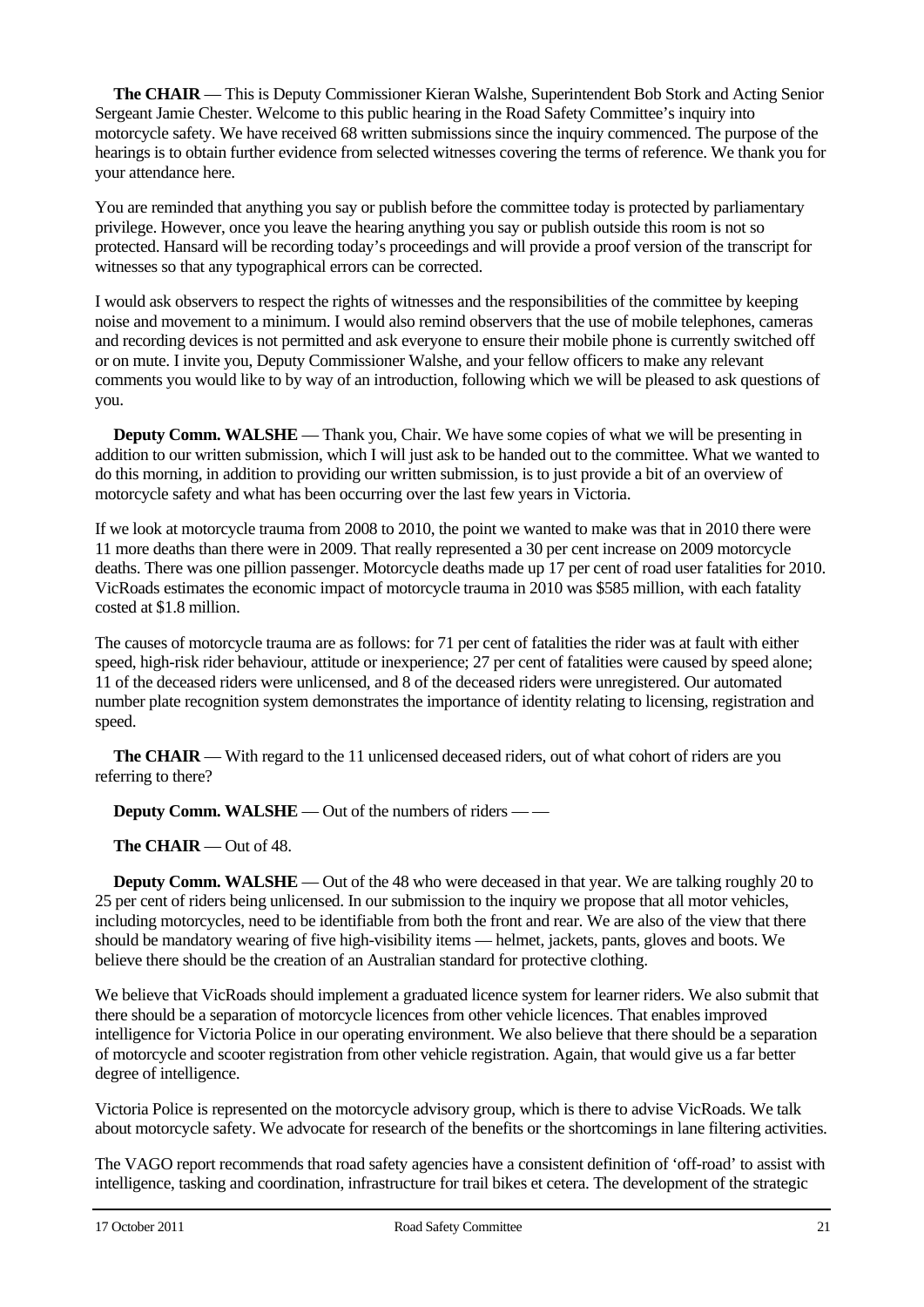action plan for powered two-wheelers, which is due in 2013, should be prioritised. There should be some consideration for the Australian New Car Assessment Program, or star rating system, for new motorcycle purchases, such as consideration of ABS. Older riders and returning riders should be linked in the renewal of registrations against licence renewal.

Another concern in relation to motorcycle safety is the lack of speed identification. In 2010, 19 131 motorcycles were detected speeding through speed cameras. Forty-nine per cent of the motorcycles were unable to be identified for infringement. Ninety-five per cent of the shots rejected were based on forward-facing motorcycles, whereas 94 per cent of speeding cars are issued with an infringement. The average speed of a motorcycle with no front plate was 13.27 kilometres per hour over the limit, and the highest detected speed was 147 kilometres per hour. Again, the recent VAGO speed camera inquiry recommends front identifiers to deter motorcyclists from speeding.

We looked at impoundments from the period 2008 through to 2010. We can see that there has been an increase over that period of time. In 2009 there were 52 motorcycles impounded, and in 2010 there were 103. To date, for the period from 1 January to 29 September 2011, there have been 113 motorcycles impounded for excessive speed.

Licensing and registration — as of May 2011 there were 162 238 motorcycle registrations; however, there are 336 518 licenses being held. The VACC states that between 2002 and 2010 motorcycle and scooter registrations increased by 58 per cent, and motorcycle and scooter licenses increased by 36 per cent. Between 2005 and 2010 scooter sales rose by 32 per cent.

Protective clothing — the benefits of protective clothing are recognised universally. They protect the rider from abrasions at lower speeds. High-visibility protective clothing makes riders easy to be seen by other road users. Whilst it is mandatory to wear an Australian standard-approved motorcycle helmet, Victoria Police is advocating for the mandatory wearing of high-visibility jackets, pants, boots and gloves.

Graduated license system — crash data shows that first-year riders are the most at risk of fatality or injury. The aim is to bring them in line with car licence testing regimes. Currently no evidence of riding is required to progress to the probationary licence. A car learner has to provide and demonstrate a minimum of 120 hours of supervised driving. Comprehensive assessment of skills is not necessarily undertaken. They must wear high-visibility protective clothing, must have a minimum number of hours on the road of supervised riding and must not ride during defined night-time hours.

The separation of registrations and licences — Victoria Police advocates that there should be non-automatic renewal of a motorcycle licence, separate licences from other road user types and separate scooter and motorcycle registrations. Currently we see that all licence types are renewed regardless of vehicle use and skill. The separation of motorcycle licences will address data and intelligence limitations that exist at this time. There is a growing demographic in the scooter community. This will also address the data and the intelligence gaps that exist at this time.

The motorcycle advisory group is a forum to exchange ideas between stakeholders, to advise on trends in motorcycling, to contribute to the development of strategies and action plans, and to provide advice to VicRoads regarding the motorcycle levy, expenditure and project and program guidelines. This is the reformation of an advisory group for motorcycles, made up of stakeholders. Again, it is to provide advice to VicRoads and is currently chaired by a former parliamentarian, Mr David Hawker.

In regard to lane splitting and filtering, we believe independent research as to the benefits or shortcomings of lane splitting and filtering should be undertaken that identifies what the risks involved are, looks at whether there is a reduction in congestion to the road network, looks at legislation and looks at enforcement. There is a continued call from motorcycle lobbyists to consider safe lane splitting and low-lane filtering into other road users. There is a lack of research as to the benefits, shortcomings and risks involved with this particular activity. Legislation directed to lane filtering may provide control of the activity. It is very difficult to enforce unless tasked by dedicated motorcycle patrols.

Road safety agency on and off-road — the VAGO report recommends that the road safety agencies have a consistent definition of 'off-road' to assist with intelligence, tasking and coordination. The road toll for fatalities is bound by the Australian Bureau of Statistics guidelines — that is, the counting rules for Victoria are bound by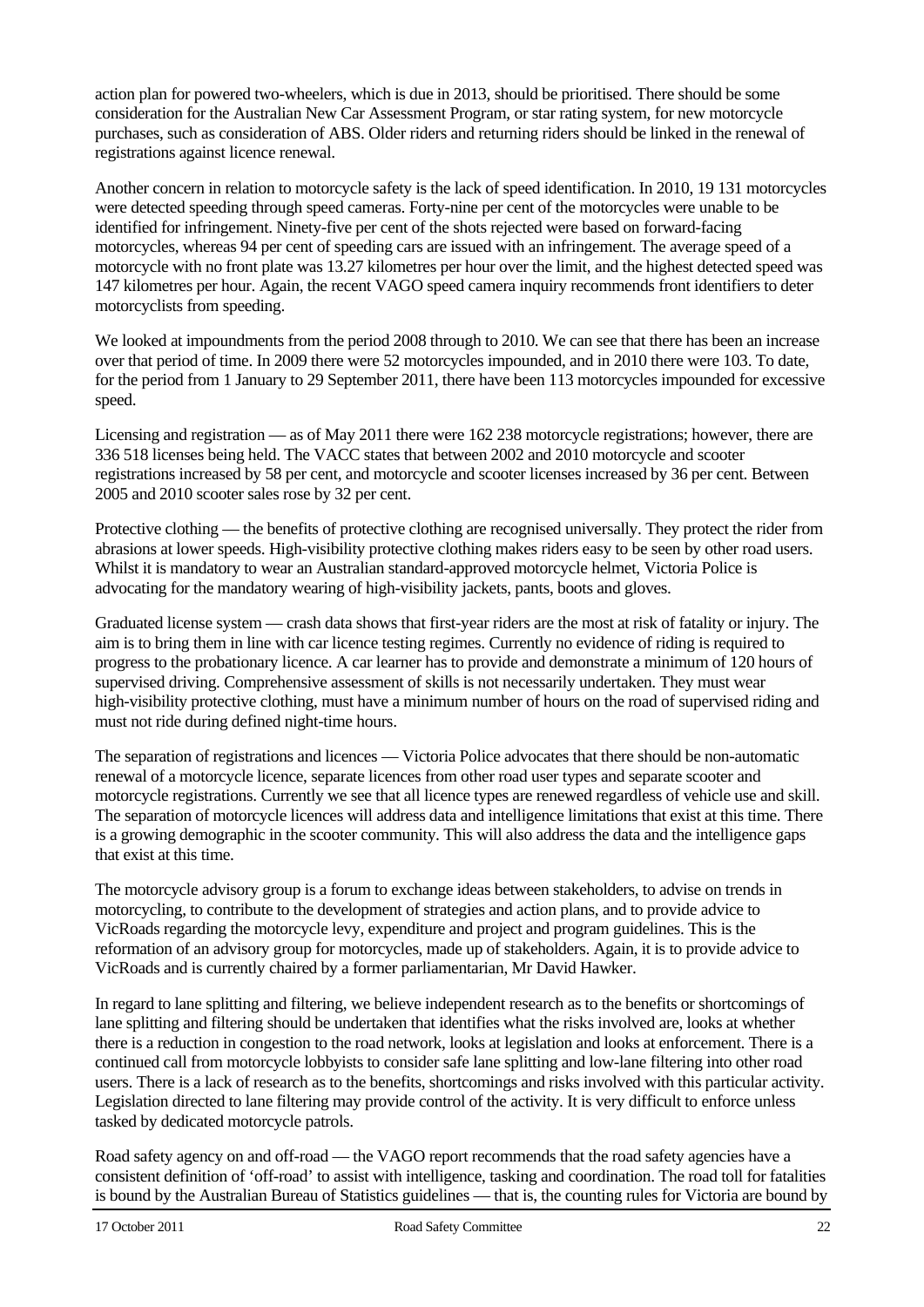those guidelines. A coordinated and defined approach between agencies would assist with data limitations in Victoria for patrol of off-road and road-related areas. Limitations to responsibilities to road infrastructure for trail bikes would assist Victoria in enforcement activities. We believe this sort of research would greatly assist Victoria Police in its role.

The prioritisation of the 2013 powered two-wheeler action plan is recommended by the Auditor-General. It fits within the government road safety strategy and links with the transport plan. It increases the knowledge of motorcycle environment and crash data. It will improve the awareness of riders and other road users and encourage safer use of motorcycles and protective clothing.

The consideration for an ANCAP-type rating — an amendment to the Australian design rules, legislative change to include anti-lock braking systems on new motorcycle purchases and the consideration of new safety technology such as automatic steering control for inclusion in strategic plans.

One of the other issues is the older returning riders. In 2010 the 40-plus age group accounted for 22, or 46 per cent, of the fatalities. Thirteen, or 38 per cent, were due to rider fault. The danger age group is between 50 and 54, who had 10 deaths in 2010, which is an increase of 233 per cent on 2009. At present there is limited detail on returning riders. This is the most concerning age group according to MUARC and the intelligence we possess through Victoria Police and other avenues. It could be due to skill deterioration, lack of skill or overconfidence. VicRoads suggests that this is a moving demographic of the ageing population. There is an anomaly with the VicRoads licence system whereby all licences are renewed simultaneously, and research needs to be conducted to minimise the risk for these riders.

These are concluding comments and a future projection. Commuter rider rates are likely to increase due to urban expansion, road congestion, public transport deficiencies and the cost of fuel. Older returning riders need to be identified to reduce the high trauma rate, and the national road safety strategy recommends that the education department has a role in prioritising road safety to students. I conclude with those comments, and we are available for any questions.

**The CHAIR** — Thank you. Just in passing, I have a preliminary question. Do each of you have your motorcycle licence?

**Deputy Comm. WALSHE** — I do not.

**Acting Sr Sgt CHESTER** — Yes.

**Supt STORK** — I have held a motorcycle licence since 1980 and continuously owned a motorcycle for that period of time as well.

**The CHAIR** — Among our colleagues here we have a number who have ridden bikes in different contexts.

**Acting Sr Sgt CHESTER** — I might add to that. I have had my motorcycle licence since the age of 18. I have also had five to seven years experience at the Victoria Police special solo unit.

**The CHAIR** — We have one or two who might like some advanced lessons at some point. We have a number of questions that we will work our way through. What progress has been made towards addressing the recommendations made by the Victorian Auditor-General's Office in its report on motorcycle and scooter safety programs?

**Acting Sr Sgt CHESTER** — At this stage we have had two to three meeting with the road safety departments — TAC, VicRoads and DOJ. We are meeting with those partners once again next Tuesday to progress those. At this stage we are on track to progress them even further, and the motorcycle submission came up in the meantime, so we were busy on that. It is progressing, but we have had several meetings.

**The CHAIR** — Are any outcomes envisaged?

**Acting Sr Sgt CHESTER** — At the next meeting we will look at what we have put on the table and see whether we have made inroads from there. At this stage we are relying on VicRoads to give us a bit of a head start from there. VicPol and TAC will join in, but we are reliant on VicRoads giving us a start on several of those recommendations.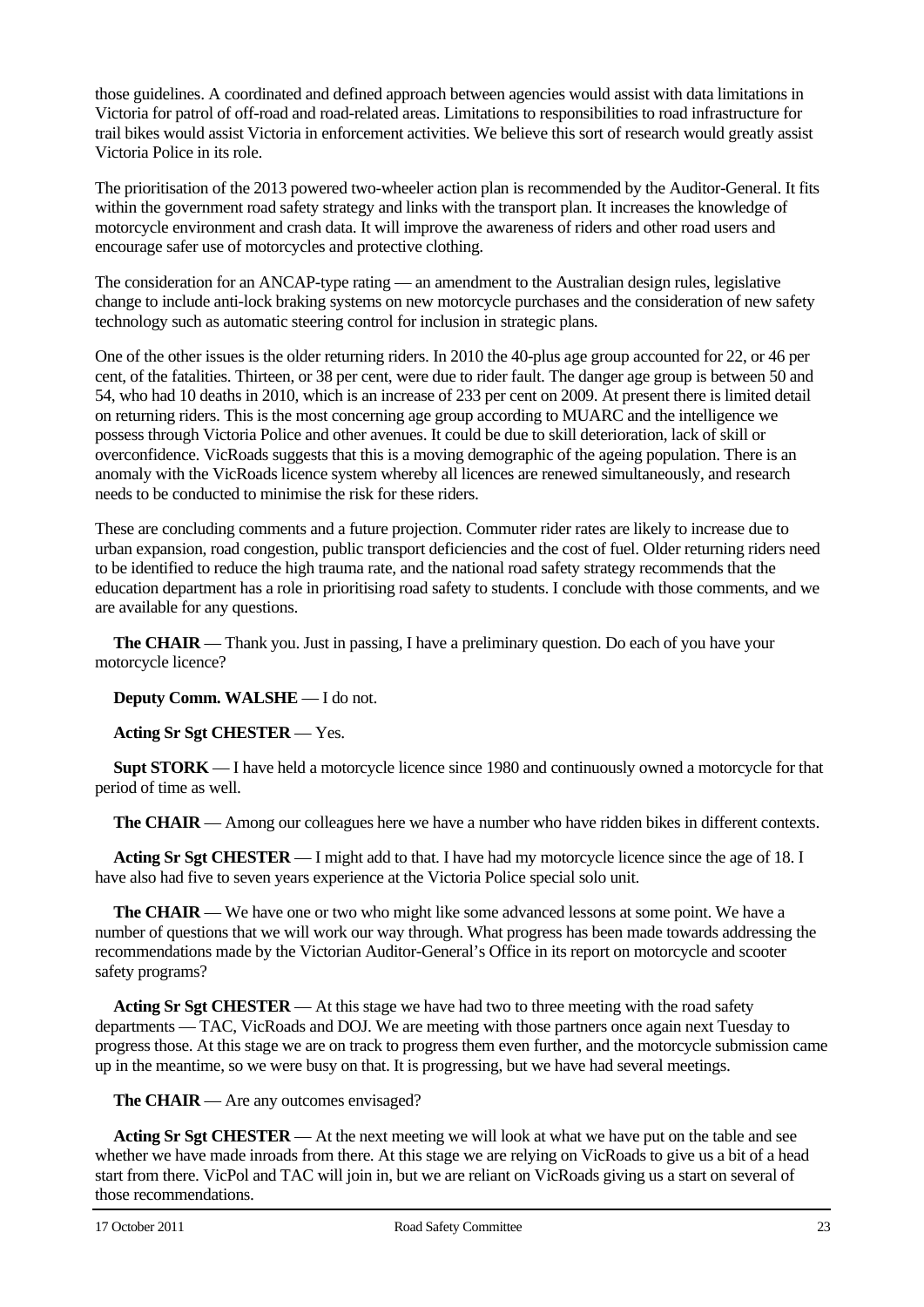**Mr LANGUILLER** — The submissions of VicRoads and the Transport Accident Commission talk about an interagency data quality committee, which the committee understands your organisation also sits on. Is this a new or ongoing body? Can you explain what sort of work it does and how often it meets and provide examples of the types of issues it has dealt with?

**Supt STORK** — I think the committee you are referring to is within the TIS — the traffic incident system — that Victoria Police manages. I do not know exactly how often they meet, but they do meet regularly. It may be monthly, or it may be a little longer than that between meetings. It is a combined interagency meeting to identify issues around the collection of data in relation to all manner of collisions in the state.

**Mr TILLEY** — Firstly, I would like to thank you for the evidence you have given to the committee today. It was very clear, concise and to the point. The submissions we have received to date, in particular from the Auditor-General and from VicRoads, particularly relate to off-road use and give a view that Victoria Police is limited by its resources where it concentrates on particular areas of road safety. In view of these things, and in relation to the agency having responsibility, where would we find some commentary specifically going to that question? Your submission specifically states that a single agency should have responsibility for collecting accurate data on off-road users. What type of data do you believe should be collected? Do you have any suggestions as to which agency should be responsible for this? Should one of the agencies have responsibility for collecting accurate data on all riders, whether on or off-road?

**Deputy Comm. WALSHE** — The on-road data is certainly collected by Victoria Police in terms of any fatalities or injury collisions that occur. The off-road data is an issue that we are aware of, but under our requirements we are not required to collect that sort of data. I do not know that I have given a lot of thought as to who should be responsible, and it is probably a matter that needs to be worked through with the road safety executive group, which I am a member of, to determine how best to progress that and move forward. It is a matter about when things get reported. There is no requirement on anyone to report any collisions off-road. They generally would come to the notice of police only if there is some serious injury or fatality, as occurred on the weekend. Outside of that people could have minor collisions with some minor injuries that may not necessarily be reported. There are some difficulties in there in determining what the obligations are on riders, bearing in mind that they can be riding off-road and do not have any licence requirements either.

**Mr TILLEY** — In regard to some of the relationships that have been developed in the past with Victoria Police and in particular DSE and some of the programs that have been operating in parts of Victoria, do you see a contribution that those multi-agency joint relationships could make to benefit this particular aspect?

**Deputy Comm. WALSHE** — I certainly can. DSE of course is not a part of the road safety partnership in the state, because we focus on on-road road safety and making the roads safe for all road users regardless of what type of activity they engage in, from motor vehicles to motorcycles to pushbikes to pedestrians. It may well be that we need to give some consideration as to how we engage with the Department of Sustainability and Environment with what takes place in the national parks and the public land they are responsible for.

**Supt STORK** — I will add a little to that. The deputy commissioner has applied the definition around 'off-road' quite literally, which is quite correct. I know it is a grey area. It came up with the Auditor-General in the response we provided there. There is also an interpretation that off-road may be a recognised track or a road in another sense, and we do have obligations in those situations. If you are referring to those, there is an obligation on the rider to report. We know that often riders do not report. I was in charge of special solos for a number of years as well, and we do police those areas in relation to those types of issues across the state, as police do in a local sense as well. We find that typically when they have a collision, and it may be in a road-related area, they pick themselves up, get back to their trailer, lay down their bike and go home. They may not report that day, they may not report that week and it may not be reported at all, but there is a clear obligation to report in accordance with the requirements under the legislation. In the strict off-road sense, it is a different matter, but there is a differentiation about how you define 'off-road'.

**Mr TILLEY** — This may be unrelated, but it relates to road craft on-road and off-road in particular. I wish to understand whether Victoria Police continues in its training with a combination of off-road to develop your road craft in balance and countermeasures before you get onto the road conditions. Do you see in your experience that there are benefits from off-road riding transferring to on-road road craft?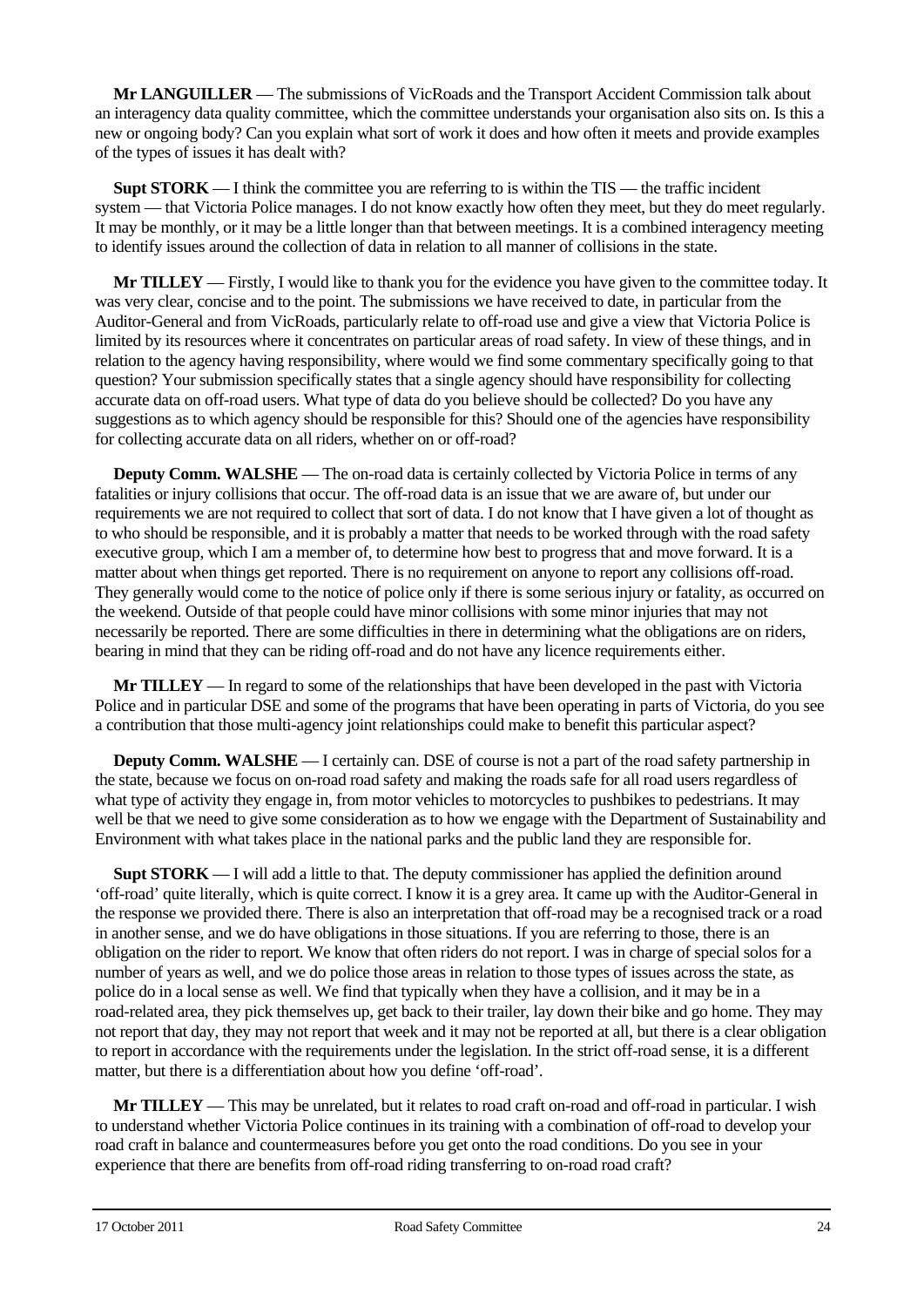**Acting Sr Sgt CHESTER** — There certainly is in my experience. When you do the Victoria Police course you start on the trail bike, the off-road bike, to maintain and get your skills together to ride the motorcycle. Once you have completed a series of tests through that off-road process, it enables you to get onto the bigger on-road bike and your skills are therefore of better quality once you get onto the on-road bike. There is certainly merit in that.

**Supt STORK** — We run two courses. There is an off-road course as well as the on-road course, so what Jamie is mentioning is that an off-road bike is part of an on-road training course that relates to road craft, as you were mentioning. We also run a dedicated and solely off-road course. They are two different matters.

**Mr ELSBURY** — Can you elaborate on the comment in your submission that the increase in road trauma has not been proportionate to the rate of registration and licences?

**Deputy Comm. WALSHE** — Bob, you might be best to address that.

**Supt STORK** — Can you ask the question again?

**Mr ELSBURY** — In the submission you say that there is an increase in road trauma amongst motorcyclists and scooter riders but that it has not been proportionate to the rate of registrations and licences. I want you to elaborate on that.

**Deputy Comm. WALSHE** — I think the issue there is that we have seen a significant increase in the numbers of registrations. Particularly if you look at motor scooters, there has been a rapid rise in the take-up of motor scooters, and I think that a lot of people are using them now for commuting purposes, so whilst we are seeing an increase in road trauma we are seeing a greater increase in the licences and in registration take-up.

**Mr ELSBURY** — There are more people on the roads but percentage wise we are not seeing an increase in road trauma necessarily from that segment?

**Deputy Comm. WALSHE** — Not necessarily from that sector.

**Supt STORK** — What we do not know is how many licence-holders actually ride.

**Mr ELSBURY** — Like in my case, if my wife finds out, I am — okay, gotcha.

**Supt STORK** — Looks like you are in a lot of trouble.

**Deputy Comm. WALSHE** — When you look at it, it is 2 to 1. There are twice as many licence-holders as there are registered motorcycles, so there are a lot more people out there who hold licences.

**Mr ELSBURY** — Of course that is your thing with the splitting of the two licences so that the motorcycle licence is no longer an automatic thing, so that if you are no longer using the motorcycle licence, you would not be paying for it.

**Deputy Comm. WALSHE** — That is correct.

**Supt STORK** — When I got my licence, they were separate, and you paid separately. Then they are merged.

**Mr ELSBURY** — When did that happen?

**Acting Sr Sgt CHESTER** — Late '80s.

**Supt STORK** — I was going to say about the mid-80s but certainly some time ago.

**Mr PERERA** — Thank you very much for your submission this morning. One of your recommendations called for a motorcycle advisory body which includes Victoria Police representation to be created, which you reiterated this morning. For the record, how would this body differ from the recently established Victorian motorcycle advisory body?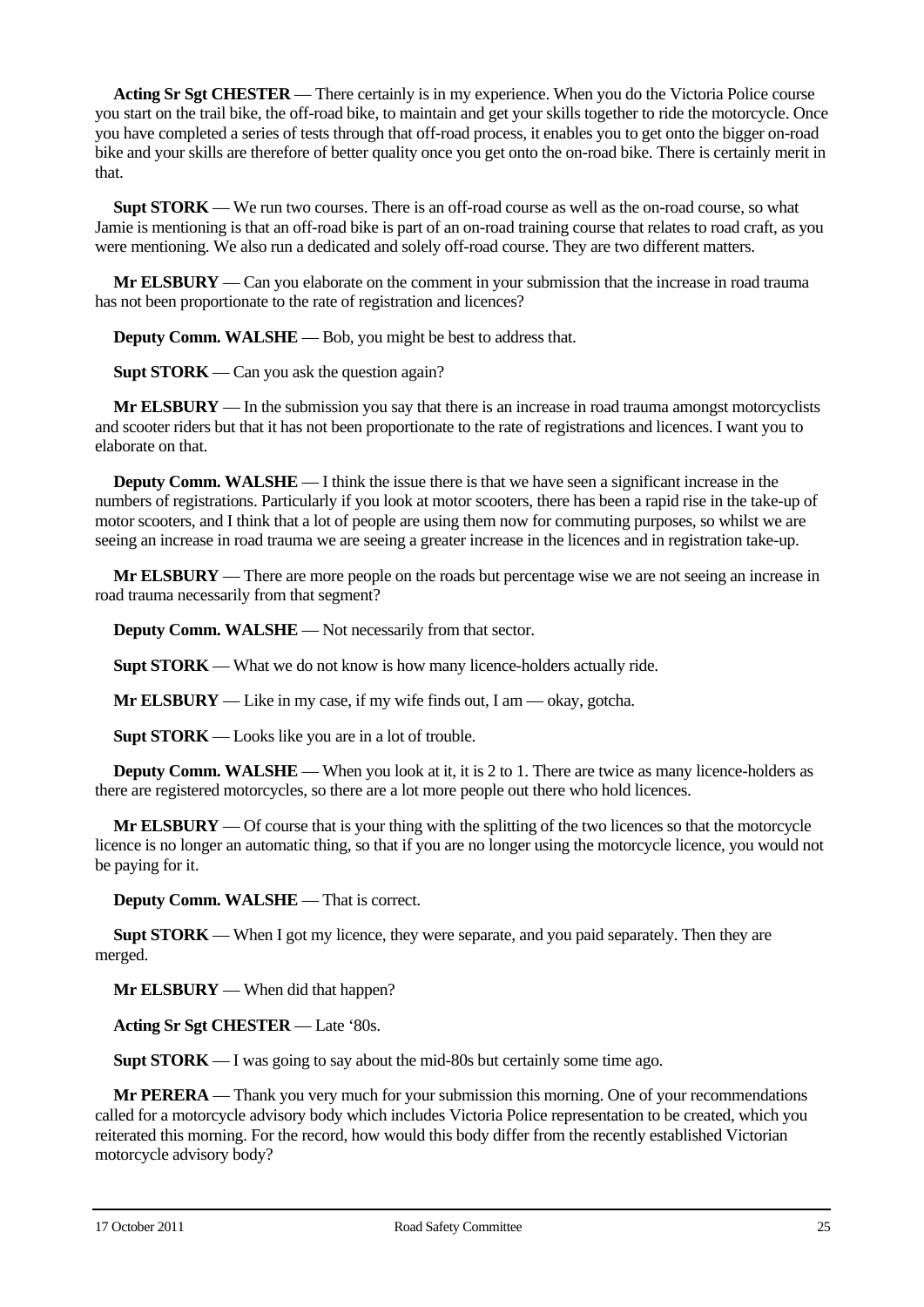**Supt STORK** — Yes, that is what we were referring to, sir. So when we wrote the submission, VMAC had concluded, and the motorcycle advisory group had not commenced. It has now; we have actually been invited, and we have representation at that group.

**Mr PERERA** — It is no longer an issue; is has been resolved.

**Supt STORK** — No.

**Deputy Comm. WALSHE** — It was an issue when we wrote the submission, as Bob said, but it has now been overtaken with the formation of the motorcycle advisory group.

**Mr PERERA** — For the record can you elaborate on what sorts of things you can bring into that body?

**Deputy Comm. WALSHE** — Bob represents Victoria Police on that group.

**Supt STORK** — Under the former VMAC and now the new motorcycle advisory group, one of the things that we had a lot of success with, I believe, is the yellow flag/black flag project. It was a community awareness and enforcement project where we regularly ran operations in relation to motorcyclists and motorcycle activity — so scooters and motorcycles. We intercepted and spoke to large numbers of motorcyclists around awareness as well as enforcement — for example, the need, we believe, for motorcyclists to wear protective clothing. We regularly see motorcyclists who are not wearing gloves or not wearing other items of protective clothing. We know that any sort of differential over about 30 kilometres an hour results in quite serious injury for a motorcyclist. Even at low speed, coming off the bike at 30 or 40 kilometres an hour on a bitumen road, the hands are the first thing that come down and contact the surface as a reaction, yet we see a lot of motorcyclists who simply do not wear gloves.

Through that VMAG process, that was actually a project that was very well regarded from our point of view. It gave us a lot of opportunity to provide awareness around that type of thing, but we recognise that we also have an enforcement role, and we know that enforcement very clearly changes rider/driver behaviour. That is why we have included in the submission a need for mandated protective clothing, because we know that if it is mandated and people are not wearing it and get a ticket, they will start wearing it. There is a good compliance around helmets, but those are the other items.

**The CHAIR** — One question on the clothing side: you mentioned that it should be high visibility. Most motorcyclists wear darker coloured clothing. This might be evident among a number of the observers in the room today. What sort of colours are you recommending for them?

**Supt STORK** — We have simply said high visibility. We are not experts around the actual visibility of the clothing or how that might be portrayed. With our own solos we have moved to that high visibility clothing. What we are saying is that they need to be seen.

**The CHAIR** — How would you further define the high-visibility nature of police motorcycle clothing?

**Supt STORK** — It would have to be high visibility, reflective and able to be seen at night in poor light conditions. Many cyclists incorporate it now within the clothing that they actually purchase and wear, even though in the sunshine you do not necessarily see it, but in poor light or once reflected through headlights, it actually lights up. There are opportunities to do that type of thing. We are not engineers and we are not experts, but we do believe that a high visibility would be of benefit.

**The CHAIR** — In your own case, what do you favour yourself?

**Supt STORK** — As far as high visibility? It is similar to what we wear as police solo riders: something that reflects and can be seen, including your gloves and other items of clothing.

**Acting Sr Sgt CHESTER** — If I might just add to that, when the solo unit went through the process of getting the high visibility protective jackets together, they went through the process with WorkSafe. WorkSafe was very valuable with their input in the development of those jackets. They have since had a redevelopment from WorkSafe, and their input has been invaluable towards that.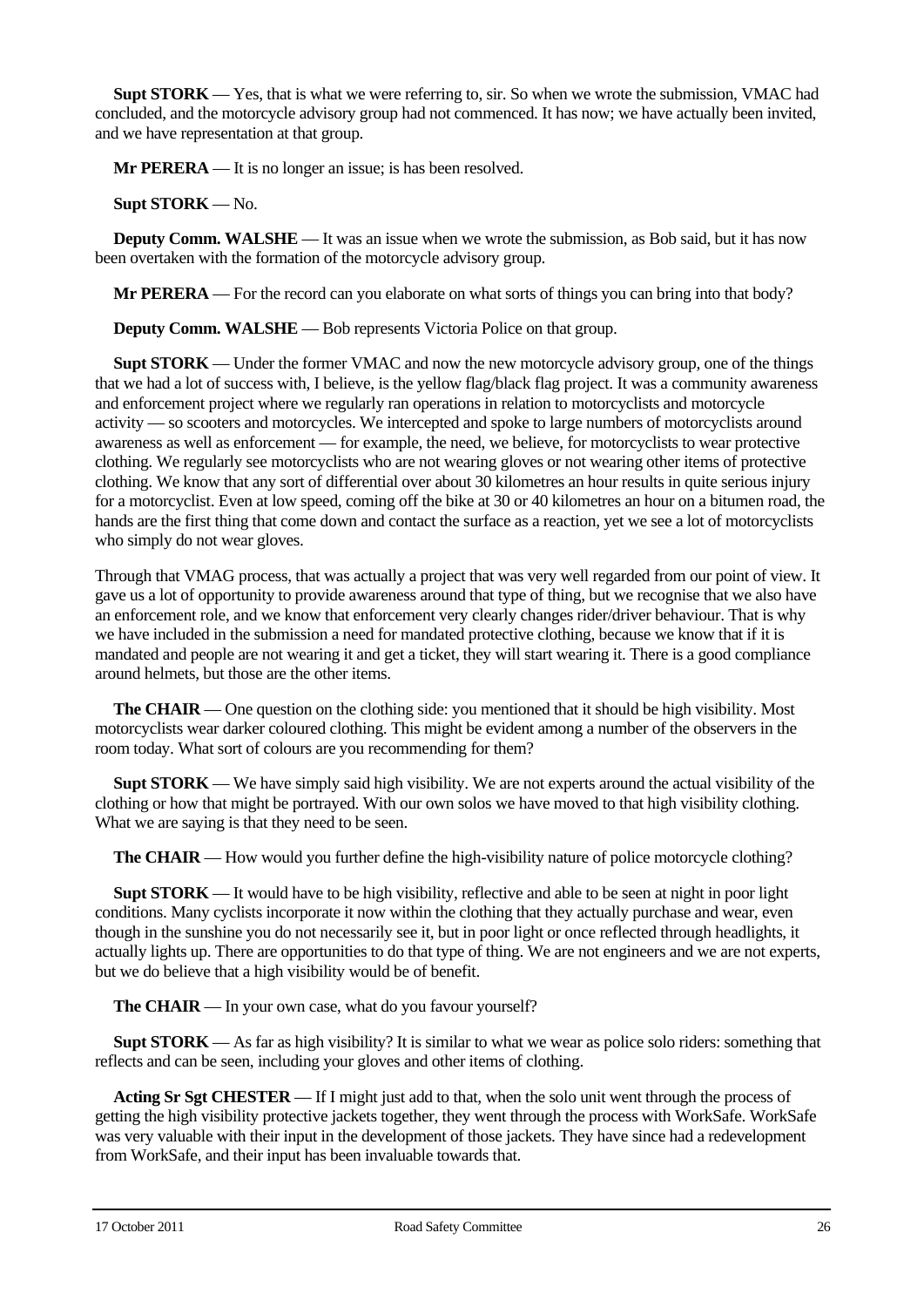**Mr ELSBURY** — I have actually got a question in relation to safety clothing. I have not observed it, but I have been told about Kevlar undergarments that people can put on underneath just a normal everyday business suit. If we bring in a mandatory wearing of safety equipment, those poor people are going to be pulled over every 5 minutes for not wearing the equipment and then have to unbutton the top or drop the daks a bit so that they can prove they are wearing the right gear. Is there any way that we could possibly — I know it is exceptionally difficult — recognise that sort of equipment that is available on the market.

**Supt STORK** — We have spoken to a number of groups about the high visibility and having a standard around the clothing. It has actually had a lot of debate. We understand that there are some issues around that. We have actually been told that we cannot legislate and have an actual standard. I guess to understand our point of view, what would be good for police, enforcement and therefore the driver behaviour change, is upon interception being able to check and say, 'That jacket has a standard; yes, that's okay' or 'No, it's not'. It is not something that would come in overnight. It is something that would need to be staged over quite a period of time.

**Mr ELSBURY** — So long as they can show you an Australian standard or a Victorian standard — because there is no Australian standard — for protective equipment, they can show you a tag and say, 'That is what I have got on. I'm kosher'.

**Supt STORK** — We know it is compliant, and we know they are safe wearing that piece of equipment. Similarly with the scooter riders and both sexes that ride scooters, there are opportunities to have overgarments to go over that to provide you with that protection and visibility as well. When you go to your meeting or when you arrive at work you can take it off and place it in your scooter. Many people do that now.

**Mr LANGUILLER** — Thanks very much for your very good submission. It was remiss of me not to have mentioned that, and I amend it. Can you provide some specific examples of work being undertaken by your agents in relation to off-road riding?

**Deputy Comm. WALSHE** — We have some targeted operations in some parts of the state, predominantly on the weekends and particularly, say, around holiday weekends — when there is a public holiday — where we can deploy some of our resources into those areas. We have been focusing on that around education. I know staff in the north-eastern part of the state around Benalla and up there have been actually doing that in an endeavour to try to use it as an educative program to speak to people who are engaged in off-road riding about the manner in which they do it and some of the safety. Outside of that we do use our special solo section for some off-road enforcement as well around the safety issues and that sort of thing. Jamie might be better off to explain the depth of that.

**Acting Sr Sgt CHESTER** — What we find is that the recreational riding of off-road bikes traditionally is on the weekends, and they are in terrain that is very hard to access. As the boss said, during the -

#### **The CHAIR** — Bruce Springsteen?

**Acting Sr Sgt CHESTER** — No, Mr Walshe. We base the focus of off-road enforcement around those weekend areas and especially the long weekend areas where people get away to various spots around the state. As I said to you before, the terrain is quite inaccessible. It is in state forests and parks where normal vehicles cannot get in to patrol, so enforcement is based around those weekend activities and over holiday periods.

**Mr LANGUILLER** — It happens often in my electorate, in Sunshine and St Albans, but I am not sure that that is necessarily off-road as per the legislation.

**Acting Sr Sgt CHESTER** — There is a road-related area. If there is a motorcycle that is going to be riding in that area, it is a road-related area, so we patrol those areas of course. Along with the state forests and things like that we also do the local creeks. Kids get out on the local creeks after school and during the week, so there are ongoing patrols for those areas as well as the mountainous areas and the state forests.

**Supt STORK** — Sir, I grew up in that area, and I have worked out there extensively. Typically the bike riders will still ride to those paddocks in North Sunshine or to the river, so they are still an issue for us. The other thing is that we deploy extensively around bicycle paths as well with the special solo unit, again to address motorcycle use on bicycle paths in the metropolitan area.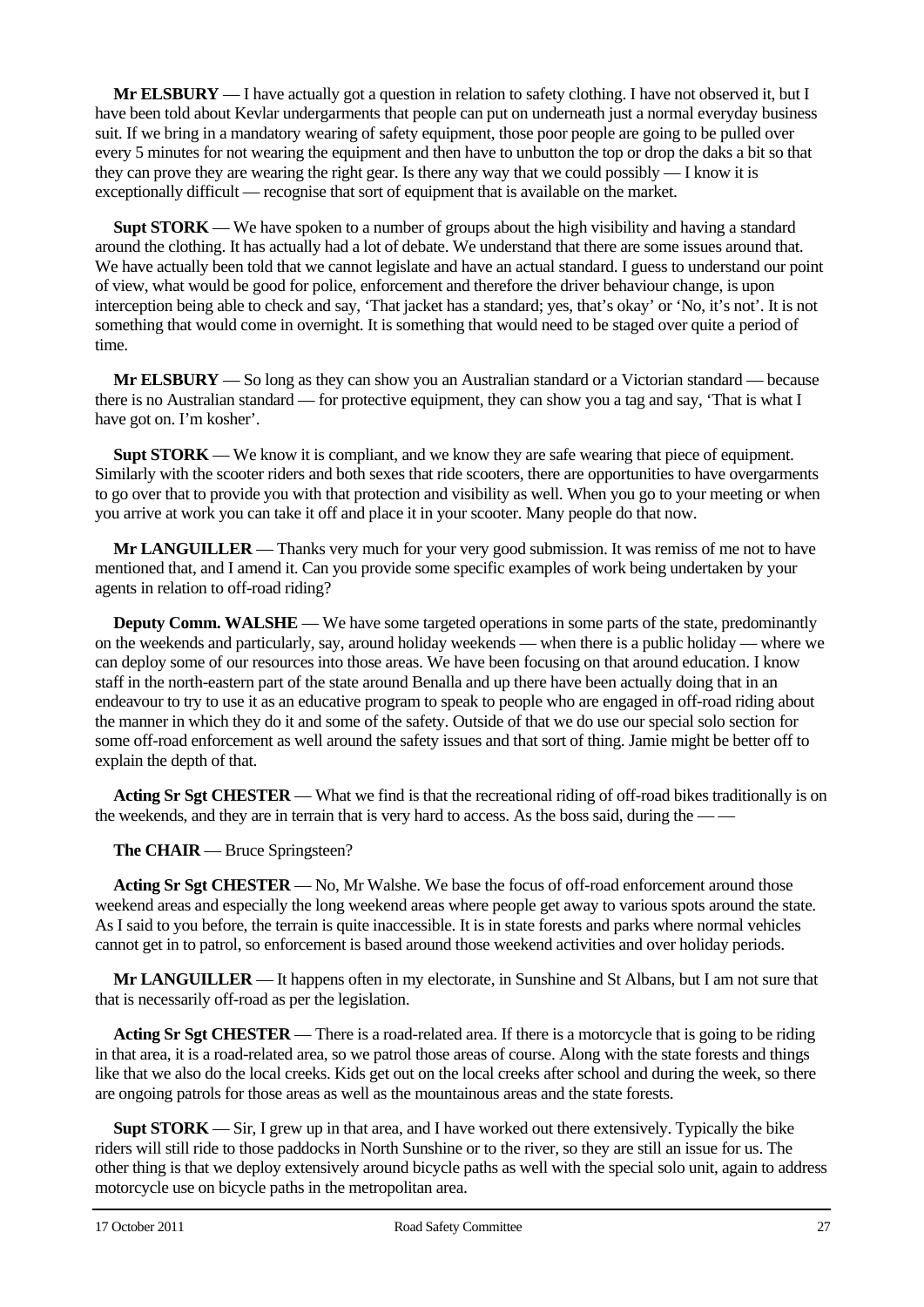**Mr TILLEY** — This question relates to manufacturers, particularly ABS and police recruitment. The committee might have to seek some additional information on this, but my question relates particularly to the on-road motorcycle Victoria Police is currently using. There is a stipulation that ABS braking has to be part of the conditions of use of police motorcycles. Are you able to give us some insight into that?

**Deputy Comm. WALSHE** — Jamie, can you answer that, because I do not have the technology.

**Acting Sr Sgt CHESTER** — The transport branch at Dawson Street are in charge of the specifications around the purchasing and procurement of motorcycles and vehicles for Victoria Police. They see it as a requirement to have ABS fitted as standard to police motorcycles. That is a standard requirement for those particular motorcycles. I might just add the current motorcycles that we have are BMWs. These particular vehicles were purchased because they came standard with ABS, whereas some of the other motorcycles that we have trialled in the past do not necessarily come with ABS.

**Deputy Comm. WALSHE** — The work that would have been done by our transport branch would be in line with our obligations under the Occupational Health and Safety Act for a safe workplace. The transport branch and the business services department have for some time been trying to make sure that they improve vehicle safety, whether it be motorcycle or motor car, within the organisation.

**Mr TILLEY** — Just so it is clear, the reason I asked that question is we heard some evidence earlier today in relation to some of the issues relating to ABS and motorcycles. On debating the benefits of ABS braking, the evidence is still out there, and that is the reason why I am asking.

**Supt STORK** — Sir, did it relate to off-road versus on-road use?

**Mr TILLEY** — No, in particular to the on-road conditions.

**Supt STORK** — We have had ABS fitted for around about 10 years.

**Deputy Comm. WALSHE** — On the bikes, yes.

**Supt STORK** — On the on-road bikes, yes.

**Mr PERERA** — Can you please provide an update on progress made to date by your agency on the road safety and transport strategic action plan for powered two-wheelers 2009-2010 initiative.

**Acting Sr Sgt CHESTER** — At this stage I am not aware of significant progress. I am aware that VicRoads is the holder of that particular plan. I do not have any further information on its progress, but I think we are of the understanding that it links up with the strategic plan for Victoria, which is still currently under development, so I think once that is cleared up and has progressed, then the motorcycle plan will link up with that overall, holistic strategy for Victoria with regard to road safety.

**Mr PERERA** — So it will definitely come in after that implementation?

**Acting Sr Sgt CHESTER** — My belief is that is the priority once the state road safety plan has been put in place. It will link up with that and sit alongside the transport plan as well.

**Mr ELSBURY** — The next question is by no means a reflection upon Victoria Police, but some submissions received by the committee have referred to an anti-motorcycling bias in some of the road safety agencies. How would you respond to this?

**Deputy Comm. WALSHE** — Our focus is around road safety and reducing road trauma, and I would make no excuses for any direct targeting or focus by Victoria Police on any sector of road users if that focus or targeting is around reducing road trauma and increasing responsible road user behaviour. Our biggest concern is reducing road trauma, but we also have to change the culture and have everybody demonstrating responsible road user behaviour.

**Acting Sr Sgt CHESTER** — Yes, I agree with Mr Walshe. That is certainly our focus, especially when I was operational at the special solo unit, which was aimed directly at reducing road trauma for all road users.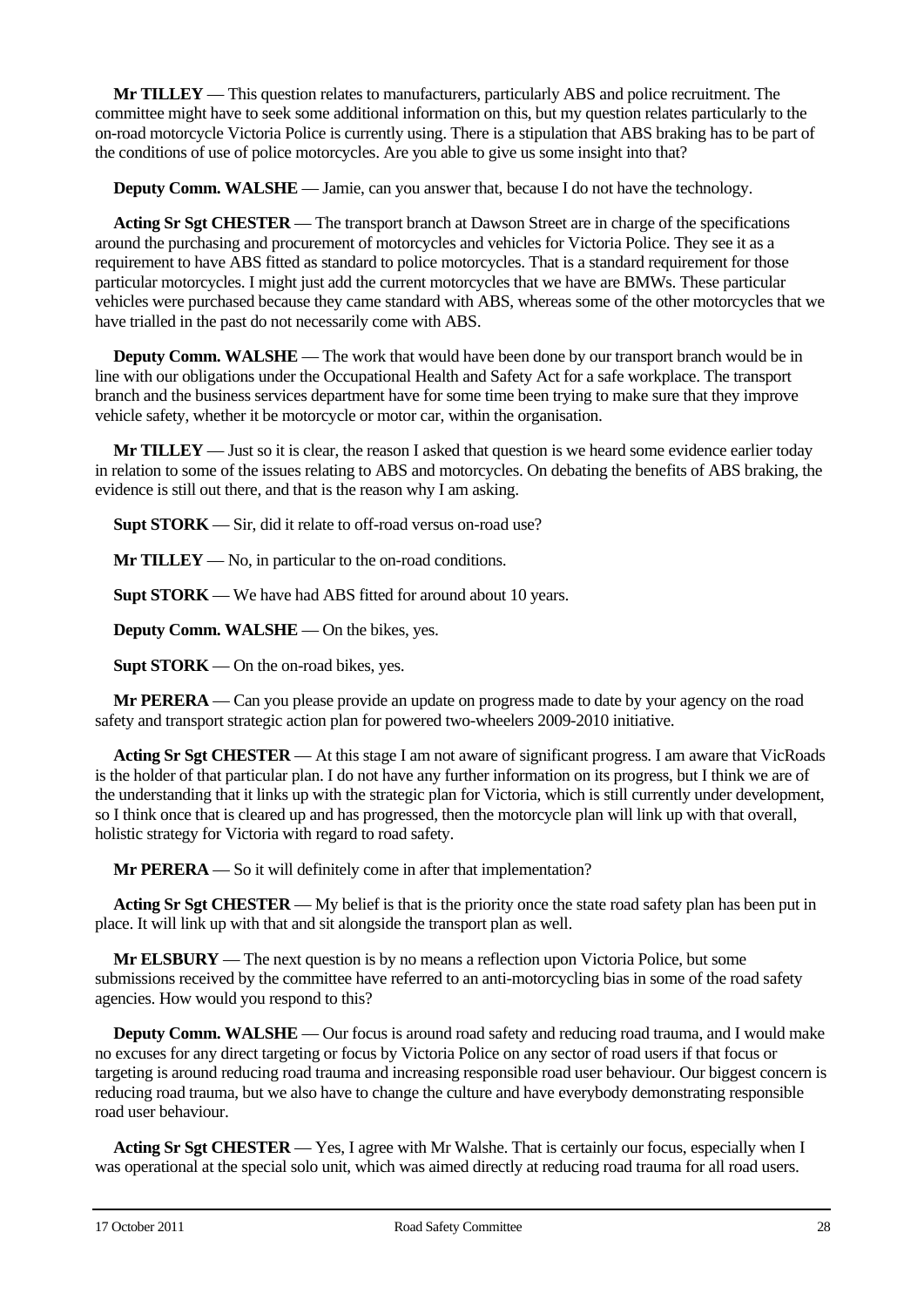Motorcycles are certainly part of the road user group, whether they be on-road or off-road. Certainly our focus is to reduce the overall road trauma.

**Mr LANGUILLER** — I think you may have heard me ask this question before, but if I may put it to you again for the purpose of the record, can you advise the committee how your agency is complying with the requirement under the new Multicultural Victoria Act that all government departments report annually on their achievements and initiatives in multicultural affairs. I am very cognisant of the work you do, and I commend it. I also put on record that I am particularly happy with the work that you have done in the western suburbs. But if you might make further comment on that, I would appreciate it.

**Deputy Comm. WALSHE** — Victoria Police has a very strong record of working with multicultural and new and emerging committees. We have a very broad, structured, multicultural liaison network across the state as well as some very robust, centralised research, policy and strategy development. Victoria Police is absolutely committed to ensuring that we provide a service for all Victorians.

If we look at some of the data around diversity in Victoria, I think we have people from something like 200 different backgrounds and ethnic cultures who speak around 240 different languages and dialects and follow around 145 different religions and beliefs. So for us at Victoria Police it is about making sure that we structure, focus and engage to ensure that we deliver a service for everybody. I think Victoria Police reports very well in its annual report each year as to the achievements that we bring to the community.

**Mr TILLEY** — I just want to go back to your presentation; this probably directly relates to enforcement, certainly with the alarming figures in relation to speeding and those matters. Can you expand a little bit in relation to front and rear identification and suggest to the committee some of the ways front identification can be applied to motorcycles.

**Deputy Comm. WALSHE** — Obviously there are a multitude of ways that it can be done. With technology today there can be electronic transponder front identification. It does not necessarily have to be a registration plate; there are other means out there. That sort of transponder electronic identification can be linked to enforcement and the existing enforcement technology. We have had a number of occasions where motorcycles — motor vehicles as well, but this is about motorcycles — are exceeding the speed limit, and as I said in my preliminary comments the average speed over the posted speed limit is 13.72 kilometres per hour. We have motorcycles that exceed that.

We have photography that has been taken from our speed cameras of motorcyclists covering the rear numberplate by all different means — even by putting their leg back and having their boot over the numberplate, those sorts of things. That is that level of irresponsible road user behaviour that I mentioned before. We believe that motorcyclists should be held accountable for their behaviour and their compliance with the road rules. As the majority of fixed and mobile camera detections are done from front on, we believe that there should be some form of frontal identification for motorcyclists.

**Mr TILLEY** — On the next one, in particular the evidence given is in relation to lane filtering and splitting. Would you be able to give us some expanded views on those two particular issues?

**Supt STORK** — We differentiate the filtering to splitting, so stopped at the lights and moving up. I understand the view around safety, so being able to move to the front and to be away, not necessarily illegally away but to be able to be clear of other traffic as a safety feature. What we are saying is some research and looking into that. That is as opposed to the splitting, which we say is just downright dangerous, and we see that occurring regularly, even as we drive our own cars. I saw two bike riders on the weekend without gloves, and in the last week I have seen that very thing at 100 kilometres an hour on a freeway. That splitting and riding on the white line between vehicles is just dangerous, and the difficulty we have is in enforcing and in changing that behaviour.

**Deputy Comm. WALSHE** — With regard to the filtering, we think that there should be some research undertaken which could then possibly inform legislation and inform a way forward with regard to that. We do acknowledge the comments from motorcycle riders from a safety perspective. They believe that if they can get themselves to the front, because motorcycles accelerate a lot faster than the majority of motor cars, it is a safety issue for them. We acknowledge that, but clearly there needs to be something that can give us a more positive way forward with regards to lane splitting.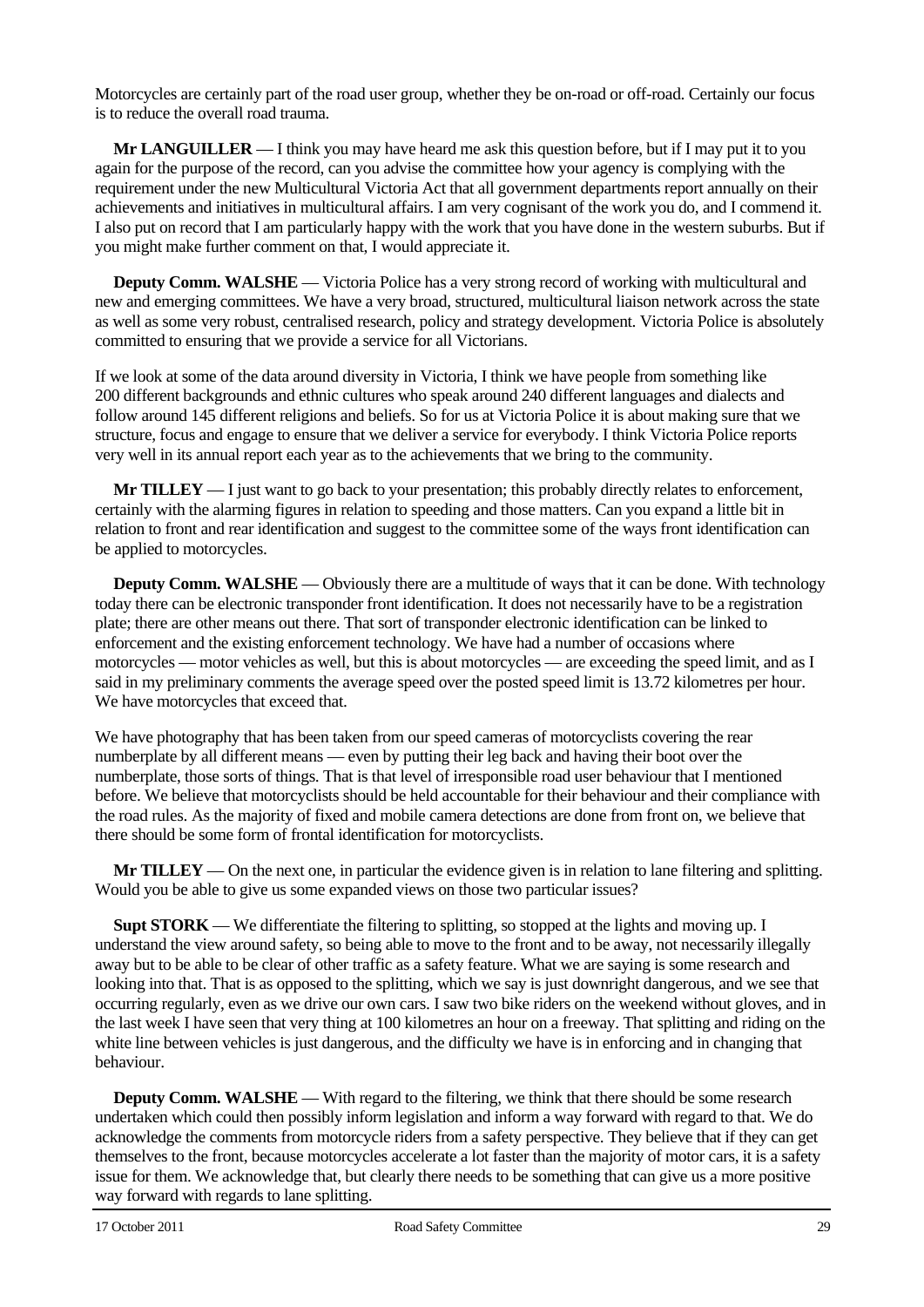**Mr TILLEY** — In relation to that, how would Victoria Police respond in urgent duty driving? Say if there was a change of legislation or a review, if a member of the police force is undertaking urgent duty driving and there are changes specific to legislation, you would still be invoking rule 305. Would that still be seen as fair? Because you will get the riding community seeing members of the police force invoking rule 305 for specific reasons. If there are changes to splitting and certainly filtering, I mean it is the public perception out there changing those views.

**Deputy Comm. WALSHE** — If you look at urgent duty driving in a motor vehicle, police do things differently, which the average motorist is not entitled to do. I would not see it as being any different in urgent duty driving. In that case there are exemptions in place, and again, even whilst there are exemptions in place, the focus from us in Victoria Police is that everything has to be based on safety and based on risk. Our urgent duty driving, our pursuit policies, are all focused around risk and around safety not only to the driver or rider but to the other road users and other members of the community as well.

**Mr TILLEY** — I can certainly say that I would not want to do the job that solo riders of Victoria Police do on the motorcycles as what they do in the cars.

**Supt STORK** — That is a fair comment, and our training is particularly strict around solo training. We look at skills, knowledge and attitude. As the former OC of that training, probably one of the biggest benefits that we have is we can invoke the attitude part, whereas in the general community we cannot. If our solo riders do not have the right attitude, they do not pass the course. That is a huge benefit for us in terms of the training and understanding what they can and cannot do in terms of their own safety. We drum in very strongly the safety-first principles.

Can I just come back to lane filtering? There have been a number of comments in a wide range of areas around the use of bus lanes and bicycle lanes by motorcyclists. Can I just say from a Victoria Police perspective, we do not support that at all. I am also a cyclist, and the use of a cycling lane by motorcyclists would be quite dangerous. The use of motorcyclists within bus lanes is also in our view quite problematic.

**Mr ELSBURY** — Especially with the cycle lanes. They are undertaking a vehicle 9 times out of 10. I had that happen to me just last week on Collins Street with a motorcyclist that undertook me and the car in front of me almost collected him at the next intersection because they were turning through.

**Supt STORK** — It is an emerging issue for us. Some motorcyclists use the bicycle lanes, and scooter riders in particular use the bicycle lanes.

**The CHAIR** — While noting the difficulty in doing so, is there any enforcement data in relation to lane splitting?

**Supt STORK** — I do not believe we could separate it out. I know what you are wanting to — —

**The CHAIR** — Are there any fines that are issued for lane splitting?

**Deputy Comm. WALSHE** — We would not be able to identify that from our data without going back and having people actually report when they issue an infringement.

**Mr ELSBURY** — It is actually a number of offences that are committed when you do the lane split, isn't it? It is not called lane splitting.

**Supt STORK** — No, it is not, and it depends on how it is done.

**Acting Sr Sgt CHESTER** — It is basically overtaking another vehicle on the left within the same lane of traffic or same lane. Whilst the vehicle is moving that is lane splitting, but lane filtering is while the vehicle that is being overtaken is stationary. The offence would be overtaking on the left while the vehicle is moving.

**Mr ELSBURY** — Just on that in relation to one of the comments that I have had from motorcyclists, they are all taught to be as visible as possible, which means moving into the right-hand side of the left lane where practical, but on numerous occasions they have had a vehicle come into that space because they decide, 'He is not going fast enough', or, 'He has pulled over to let me go past him'. That is also an issue that is coming up. Is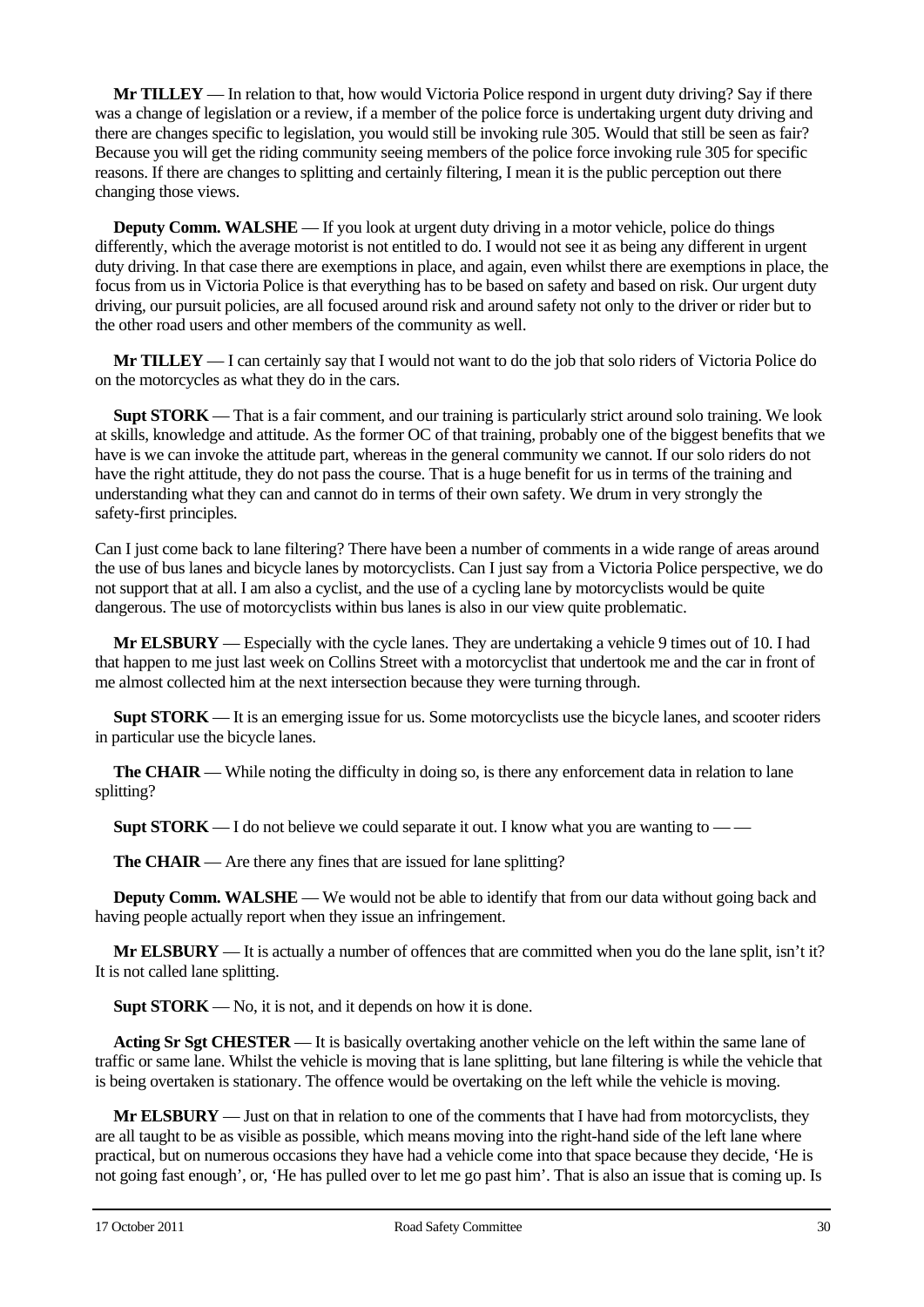there a need to educate drivers about the fact that this is a lane and that even though it is a motorcycle and it is much smaller, it has got just as much right to be in that lane as you have.

**Deputy Comm. WALSHE** — Absolutely. I think there is a need to educate all road users, whether they be motorcyclists or motor car drivers, that they need to be aware of their surroundings, they need to be aware of the environment and they need to understand that all road users have equal rights to the road space.

**Mr ELSBURY** — Just on that as well, on a thought that has come into my mind in the last couple of weeks after having undertaken a learners permit. Would you see any value in P-plate drivers having to undertake some sort of motorcycle training, just to be able to increase their perception of what is around them? I can tell you now that my awareness of motorcycles has gone up significantly since getting my learners permit.

**Acting Sr Sgt CHESTER** — I think that is what we are talking about regarding the training that VicPol members go under, but also towards the graduated licence system. It gives that opportunity for the learner rider but also the probationary rider to do the hazard perception test and to learn these skills.

**Mr ELSBURY** — I am also talking motorists, just someone who is driving a car. You know, a Honda Civic can do just as much damage as a Commodore, so for people who are going for their car licence actually getting that little bit of insight into what it is like to be a motorcyclist and just how exposed you are.

**Acting Sr Sgt CHESTER** — I think the more knowledge that you put out there and the more education, whether it be overall through the road safety partners or specifically the TAC, to actually get more knowledge out there for all road users is a very good idea.

**Deputy Comm. WALSHE** — I think that it could be done in some way that there was no extra cost impact placed upon the motorist. If it could be done in an educative way through the provision of a DVD or access to a website where they could be required to log onto a website, you could set it up where you need to register on the website to undertake some familiarisation or awareness training. That can be recorded and it could become a part of getting your motor car licence.

**Mr PERERA** — Regarding lane splitting, since the TAC advertisement, is there an improvement or is it early days or is it measurable?

**Deputy Comm. WALSHE** — Anecdotally from my experience on the roads I do not think there has been any improvement. I think there is still a vast degree of irresponsible riding in the use of lane splitting, which is placing themselves and other road users at risk.

**The CHAIR** — Is there evidence to suggest that there is an accident frequency resulting from lane splitting and filtering?

**Deputy Comm. WALSHE** — An accident frequency?

**The CHAIR** — Yes. Is there data on that?

**Deputy Comm. WALSHE** — I do not know that we have had that level of data, but we did have a good example of it on the West Gate Freeway that was actually on — it is their show. One of my friends was actually at the scene on highway patrol when someone decided to try to lane split between two semi-trailers. It did not work, and it came off in a very negative manner for the cyclist and his family.

**Supt STORK** — I can think of another one in the last year that involved a truck as well. I do not know whether it was splitting, but it was certainly the same direction in a 100-kilometre zone.

**Deputy Comm. WALSHE** — But again our point is that if there was some research undertaken, then the researchers would be able to then go through and analyse some of the motorcycle collisions — it occurred over a period of time — to analyse and identify what the root cause is, whether the lane splitting has been one of the root causes of that particular collision.

**The CHAIR** — We would be interested in any data that related to that.

**Supt STORK** — Okay.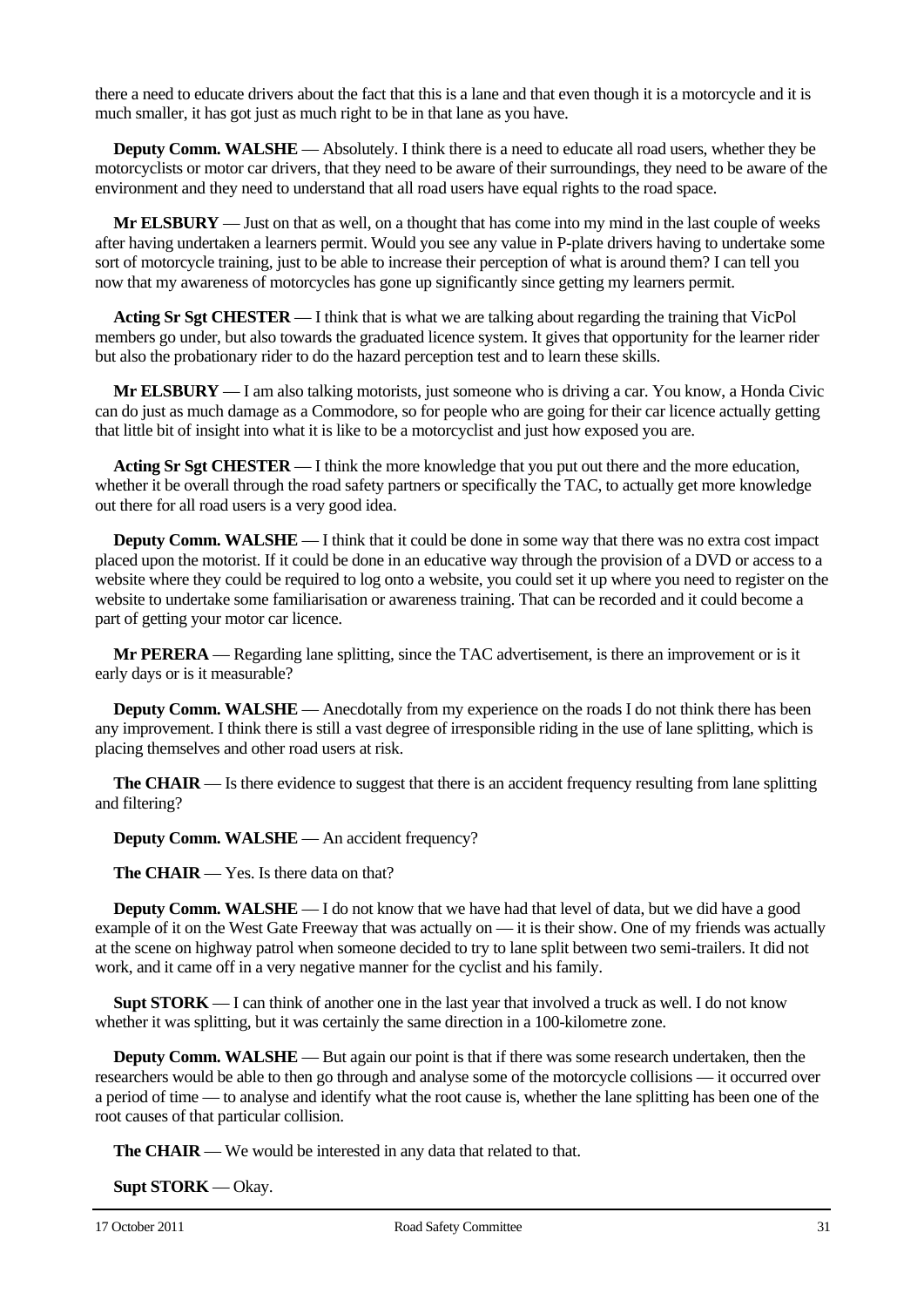**The CHAIR** — I note that 11 deceased riders were unlicensed, representing some 25 per cent or so of deaths. In relation to that cohort, is it ascertained what the cause of accident was in those circumstances?

**Deputy Comm. WALSHE** — I do not have that data. It was just an element to demonstrate that there is a degree of unlicensed motorcycle riding taking place as there is a degree of unlicensed motor car driving taking place, but 11 of those who were deceased were unlicensed.

**The CHAIR** — Mention was made earlier on in relation to the road safety executive group. Are you able to provide more information on this group?

**Deputy Comm. WALSHE** — The road safety executive group is senior representation from Victoria Police, VicRoads, the TAC and the Department of Justice. We meet periodically, about once every two months or so, and are looking at road safety issues and working our way through partnership issues to improve road safety and reduce road trauma.

**The CHAIR** — Is it likely that this group will have interaction with VMAC?

**Deputy Comm. WALSHE** — Not directly with VMAC, no.

**Supt STORK** — When VMAC existed, recommendations could on occasion go from VMAC to the road safety management group, which is the working party that reports to the executive group, so that certainly could occur.

**Mr LANGUILLER** — Superintendent, you talked about rider or driver attitude. I would like to make that generic, because just in passing I say I drive often around the Western Ring Road and my anecdotal experience is that driver empathy to other drivers corresponds to the size of the vehicles they drive. I drive a Ford Territory and sometimes I feel very small when I have got a B-double 10 metres behind. But quite seriously, can you elaborate further on driver attitude? I am cognisant of the difference between your agency and the general public and civil liberty issues and so on and so forth, but what applicability could that have, and can you expand further?

**Supt STORK** — I mentioned it in the context of our solo training, so we look at skills, knowledge and attitude — attitude with regard to our police solo riders, so in that context you can have a bad day and that can equate to bad riding. In our training we focus a lot on those three factors: the skills, the knowledge and the attitude that they may have. Are they right for riding the bike on that day, for example? They may actually have an approved driver authority to ride a solo, but if they have had an argument or a blue with their wife that morning or if things are not quite going right for them or they have a cold or they are not up to riding, we push always around the safety aspect. When I was in charge of the solos, if someone said to me, 'I'm just not right to ride today', we would not make them ride. That is one aspect of it.

Another aspect may be skill and knowledge not quite up to the capability and the belief that they have. The police solo course, the on-road course, at four weeks is quite intense, and if the members are not displaying the correct attitude, they do not pass the course. With our solo training, it is not around speed; it is actually around the skills and knowledge. We teach the guys to ride slow. We teach them to undertake skills and training that build their own ability to ride a motorcycle. I could say to you that anyone can get on a bike and ride quickly; it is not hard to ride a motorcycle quickly. It is hard to ride a motorcycle slowly and with full control, and we focus on the control. We focus very heavily on the road craft aspect that has come up a couple of times, so around position, around being clearly seen on the road network, about having a presence and capitalising and leveraging the presence. I understand that a BMW 1150, or now 1200, is a large bike and it has a police sign on it, which is also helpful, but the manner that you ride that bike and your placement and how you position yourself are all critical aspects around road craft and our solo training.

I think it is fair to say that we have had a very big culture shift within Victoria Police around training and how we do that training, and that culture shift occurred for us in around about 2002. Whilst motorcycling is a very enjoyable pastime and undertaking, there is also a large extent of individualism and there is a large culture around riding motorcycles. It also links into the attitude aspect, so they are all things for consideration. I do not have the answers for you, but they are certainly considerations. That attitude and the way you ride is not necessarily restricted to motorcyclists, obviously. It can also be motor cars, trucks — right across the board.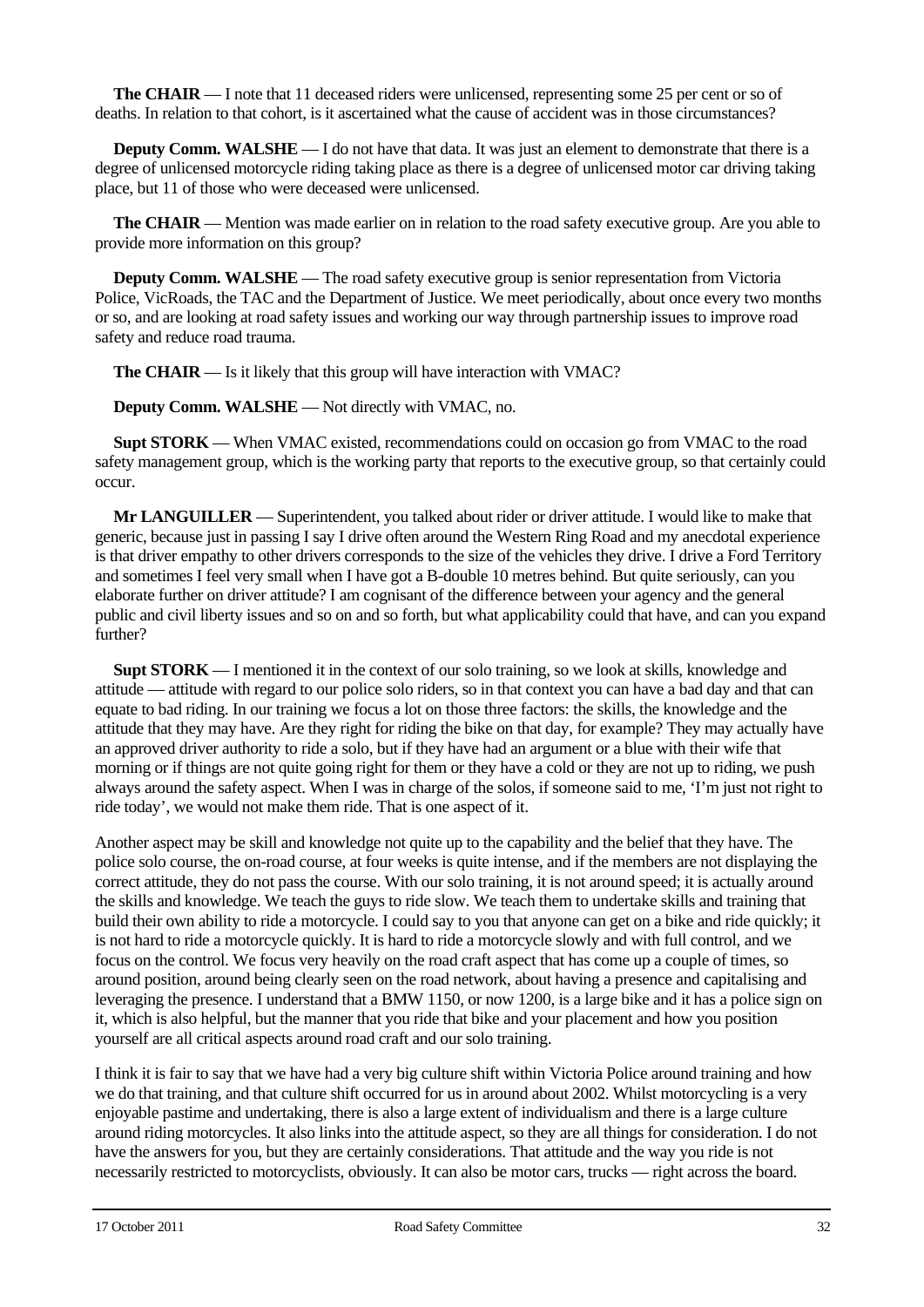**Deputy Comm. WALSHE** — And there can be a lot of elements that underpin that sort of behaviour and that sort of attitude around workloads, schedules, frustration of traffic, frustration of roadworks, those sorts of things — just general impatience and lack of tolerance. The issue that we have been trying to push is about a shared responsibility on our roads — that everyone has a responsibility to behave and drive in a responsible manner. If everyone did that, used the roads the way the roads are meant to be used, we would certainly have a vast reduction in road trauma.

**The CHAIR** — What is the data to date in relation to motorcycle deaths for the year 2011? How is it trending, noting that there was a spike over the 2009–10 period.

**Supt STORK** — As of today we have had 39 fatalities this year. The year to date on last year I think — —

**Deputy Comm. WALSHE** — We are down eight.

**Supt STORK** — We are down eight.

**Deputy Comm. WALSHE** — Year to date last year was 40 and we are 32 today.

**Supt STORK** — And a five-year trend, 33, if you look at the five-year trend.

**The CHAIR** — So it is trending on a par at the moment.

**Deputy Comm. WALSHE** — With the five-year trend, yes.

**Acting Sr Sgt CHESTER** — It is probably worth suggesting too that the craft of riding a motorcycle, especially on roads, is quite seasonal. What we have found is that trauma rates go up during the warmer-type months from October to the end of the year and then again earlier in the year. During the winter months the riding is a lot less, I suppose, so just pointing that out, we are tracking quite well at the moment, but there is still work to be done over this period where the weather gets warmer and people get out on their motorcycles.

**Deputy Comm. WALSHE** — It is a particular focus for us for October. We picked October because if you look back at road trauma and road fatalities over the last three years, there has been a spike every year in October. Last year in October we had 36 people killed on Victorian roads, and 10 of those were motorcyclists.

What we are trying to do is to drive that down. Our focus around the road user, and in particular motorcycles on-roads, during October has increased, and we will continue to have that focus all the way through the holiday period, the warmer period, right through until, say, March-April next year.

**The CHAIR** — Is there a profile on the unlicensed riders?

**Deputy Comm. WALSHE** — An age profile?

**The CHAIR** — Yes.

**Deputy Comm. WALSHE** — A demographic? There probably is, but I do not think we have it. I do not have that data with me, but it is something we could provide for you, if you wish.

**The CHAIR** — Yes. We will just put it to one side for a moment. There is a device known as ISA. Are you familiar with ISA?

**Deputy Comm. WALSHE** — No.

**The CHAIR** — It is a — —

**Supt STORK** — Speed device.

**The CHAIR** — A speed device, yes.

**Supt STORK** — Monitoring.